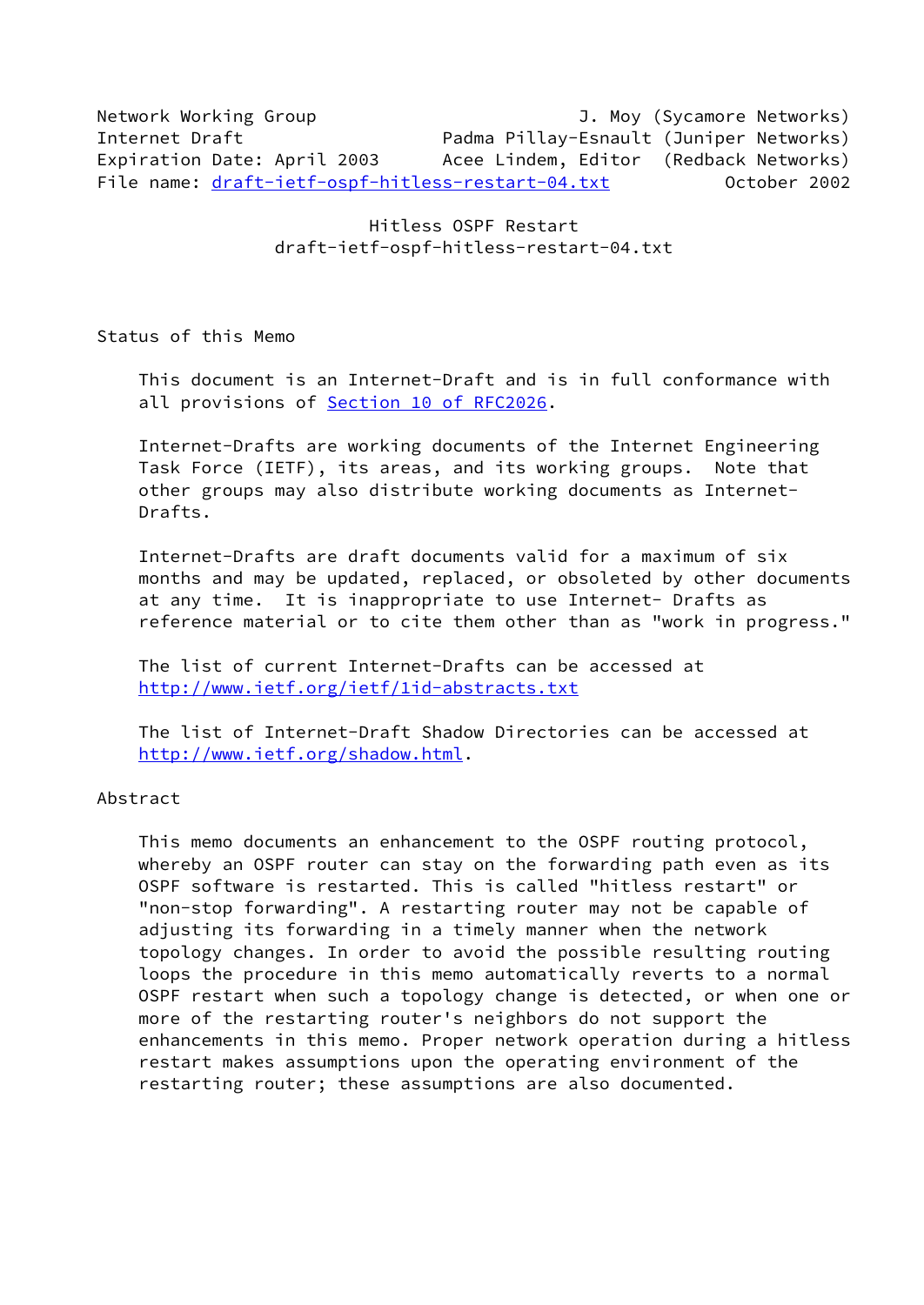<span id="page-1-1"></span>Internet Draft Hitless OSPF Restart October 2002

## Table of Contents

| 1.1                      |                                          |
|--------------------------|------------------------------------------|
| $\overline{2}$           | Operation of restarting router  3        |
| 2.1                      |                                          |
| 2.2                      |                                          |
| 2.3                      | Actions on exiting hitless restart  6    |
| $\overline{3}$           | Operation of helper neighbor  6          |
| 3.1                      |                                          |
| 3.2                      |                                          |
| $\overline{4}$           |                                          |
| $\overline{5}$           |                                          |
| $\underline{6}$          | Interaction with Traffic Engineering  10 |
| $\overline{1}$           |                                          |
|                          |                                          |
| $\underline{\mathsf{A}}$ |                                          |
| $\overline{B}$           |                                          |
|                          | Security Considerations  14              |
|                          |                                          |
|                          |                                          |

## <span id="page-1-0"></span>[1](#page-1-0). Overview

 Today many Internet routers implement a separation of control and forwarding functions. Certain processors are dedicated to control and management tasks such as OSPF routing, while other processors perform the data forwarding tasks. This separation creates the possibility of maintaining a router's data forwarding capability while the router's control software is restarted/reloaded. We call such a possibility "hitless restart" or "non-stop forwarding".

 The problem that the OSPF protocol presents to hitless restart is that, under normal operation, OSPF intentionally routes around a restarting router while it rebuilds its link-state database. OSPF avoids the restarting router to minimize the possibility of routing loops and/or black holes caused by lack of database synchronization. Avoidance is accomplished by having the router's neighbors reissue their LSAs, omitting links to the restarting router.

 However, if (a) the network topology remains stable and (b) the restarting router is able to keep its forwarding table(s) across the restart, it would be safe to keep the restarting router on the forwarding path. This memo documents an enhancement to OSPF that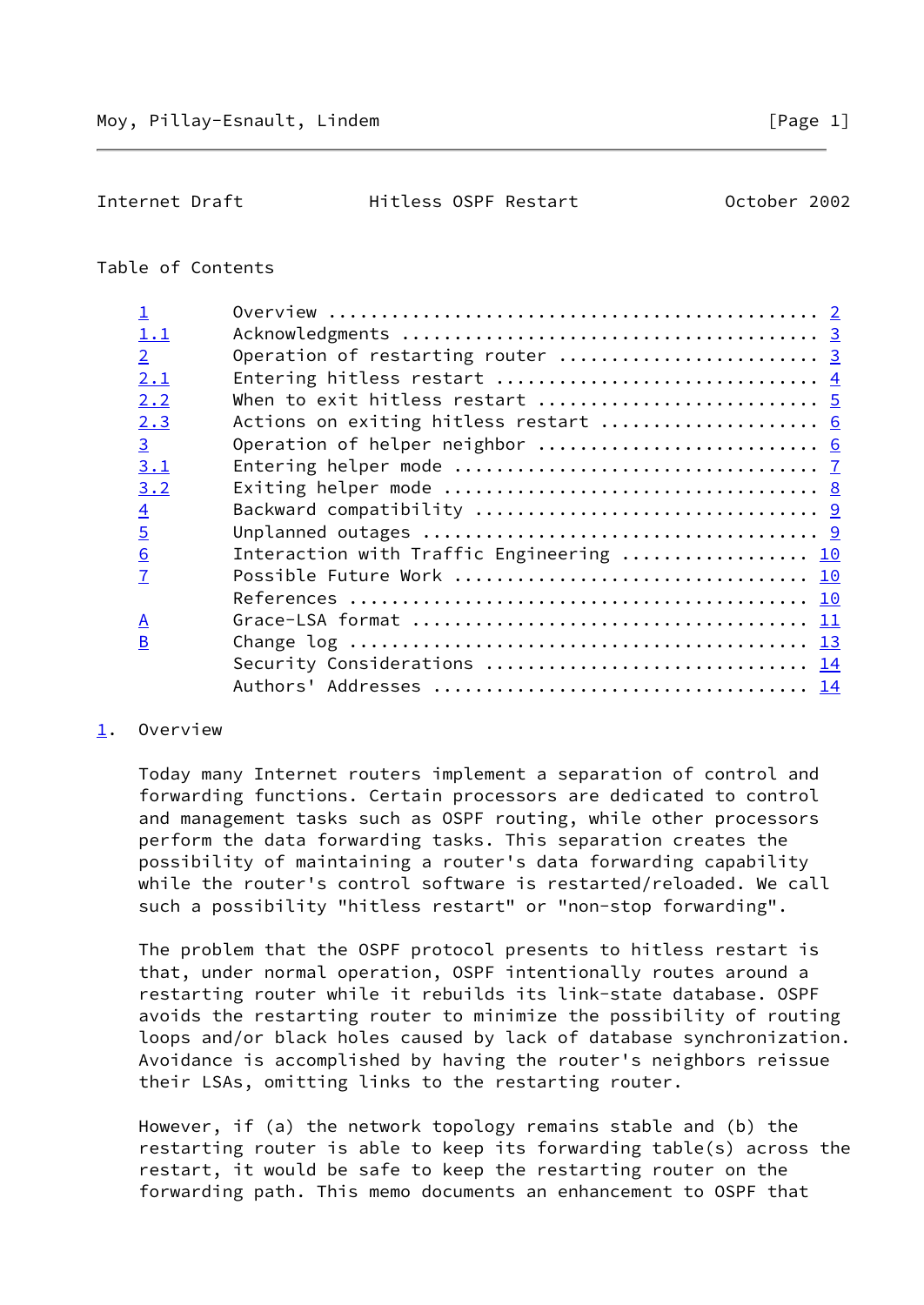makes such hitless restart possible, and one that automatically reverts back to a standard OSPF restart for safety when network topology changes are detected.

 In a nutshell, the OSPF enhancements for hitless restart are as follows. The router attempting a hitless restart originates link-

Moy, Pillay-Esnault, Lindem **Example 2** and the set of the set of the set of the set of the set of the set of the set of the set of the set of the set of the set of the set of the set of the set of the set of the set of th

<span id="page-2-0"></span>

Internet Draft Hitless OSPF Restart October 2002

 local Opaque-LSAs, herein called Grace-LSAs, announcing the intention to perform a hitless restart, and asking for a "grace period". During the grace period its neighbors continue to announce the restarting router in their LSAs as if it were fully adjacent (i.e., OSPF neighbor state Full), but only if the network topology remains static (i.e, the contents of the LSAs in the link-state database having LS types 1-5,7 remain unchanged; periodic refreshes are allowed).

 There are two roles being played by OSPF routers during hitless restart. First there is the router that is being restarted. The operation of this router during hitless restart, including how the router enters and leaves hitless restart, is the subject of [Section](#page-2-1)  $2.$  $2.$  Then there are the router's neighbors, which must cooperate in order for the restart to be hitless. During hitless restart we say that the neighbors are executing in "helper mode". [Section 3](#page-6-0) covers the responsibilities of a router executing in helper mode, including entering and leaving helper mode.

1.1. Acknowledgments

 The authors wish to thank John Drake, Vishwas Manral, Kent Wong and Don Goodspeed for their helpful comments.

<span id="page-2-1"></span>[2](#page-2-1). Operation of restarting router

 After the router restarts/reloads, it must change its OSPF processing somewhat until it re-establishes full adjacencies with all its previously fully-adjacent neighbors. This time period, between the restart/reload and the reestablishment of adjacencies, is called "hitless restart". During hitless restart:

 (1) The restarting router does not originate LSAs with LS types 1-5,7. Instead, the restarting router wants the other routers in the OSPF domain to calculate routes using the LSAs that it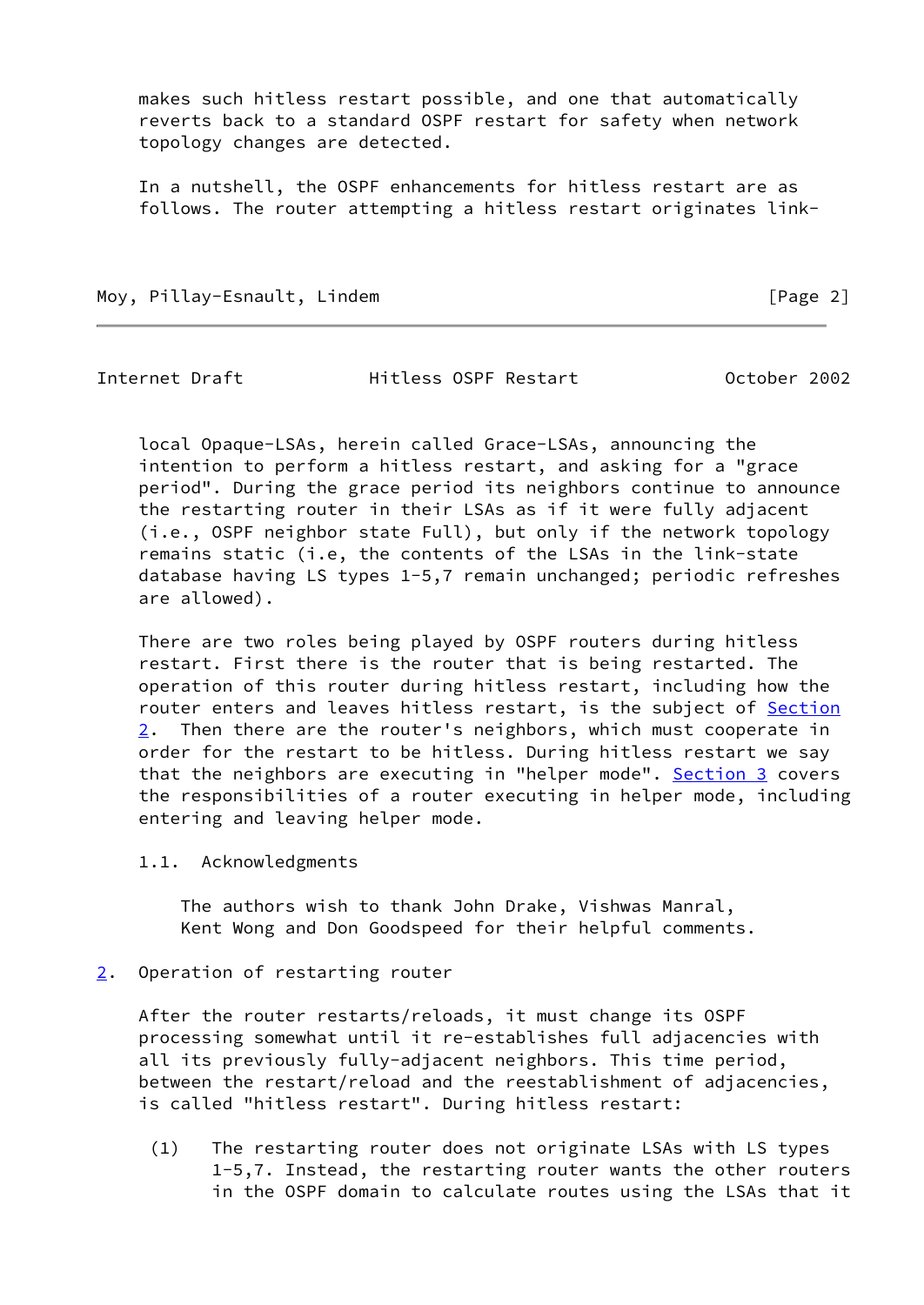had originated prior to its restart. During this time, the restarting router does not modify or flush received self originated LSAs, (see Section 13.4 of [[1\]](#page-10-3)) but instead accepts them as valid. In particular, the grace-LSAs that the restarting router had originated before the restart are left in place. Received self-originated LSAs will be dealt with when the router exits hitless restart (see Section 2.3).

 (2) The restarting router runs its OSPF routing calculations, as specified in Section 16 of  $[1]$  $[1]$ . This is necessary to return any OSPF virtual links to operation. However, the restarting router does \*not\* install OSPF routes into the system's forwarding table(s), instead relying on the forwarding entries that it had installed prior to the restart.

Moy, Pillay-Esnault, Lindem and the control of the state of Page 3]

<span id="page-3-0"></span>Internet Draft Hitless OSPF Restart October 2002

 (3) If the restarting router determines that it was Designated Router on a given segment immediately prior to the restart, it elects itself as Designated Router again. The restarting router knows that it was Designated Router if, while the associated interface is in Waiting state, an Hello packet is received from a neighbor listing the router as Designated Router.

 Otherwise, the restarting router operates the same as any other OSPF router. It discovers neighbors using OSPF's Hello protocol, elects Designated and Backup Designated Routers, performs the Database Exchange procedure to initially synchronize link-state databases with its neighbors, and maintains this synchronization through flooding.

 The processes of entering hitless restart, and of exiting hitless restart (either successfully or not) are covered in the following sections.

2.1. Entering hitless restart

 The router (call it Router X) is informed of the desire for its hitless restart when an appropriate command is issued by the network operator. The network operator may also specify the length of the grace period, or the necessary grace period may be calculated by the router's OSPF software. In order to avoid the restarting router's LSAs from aging out, the grace period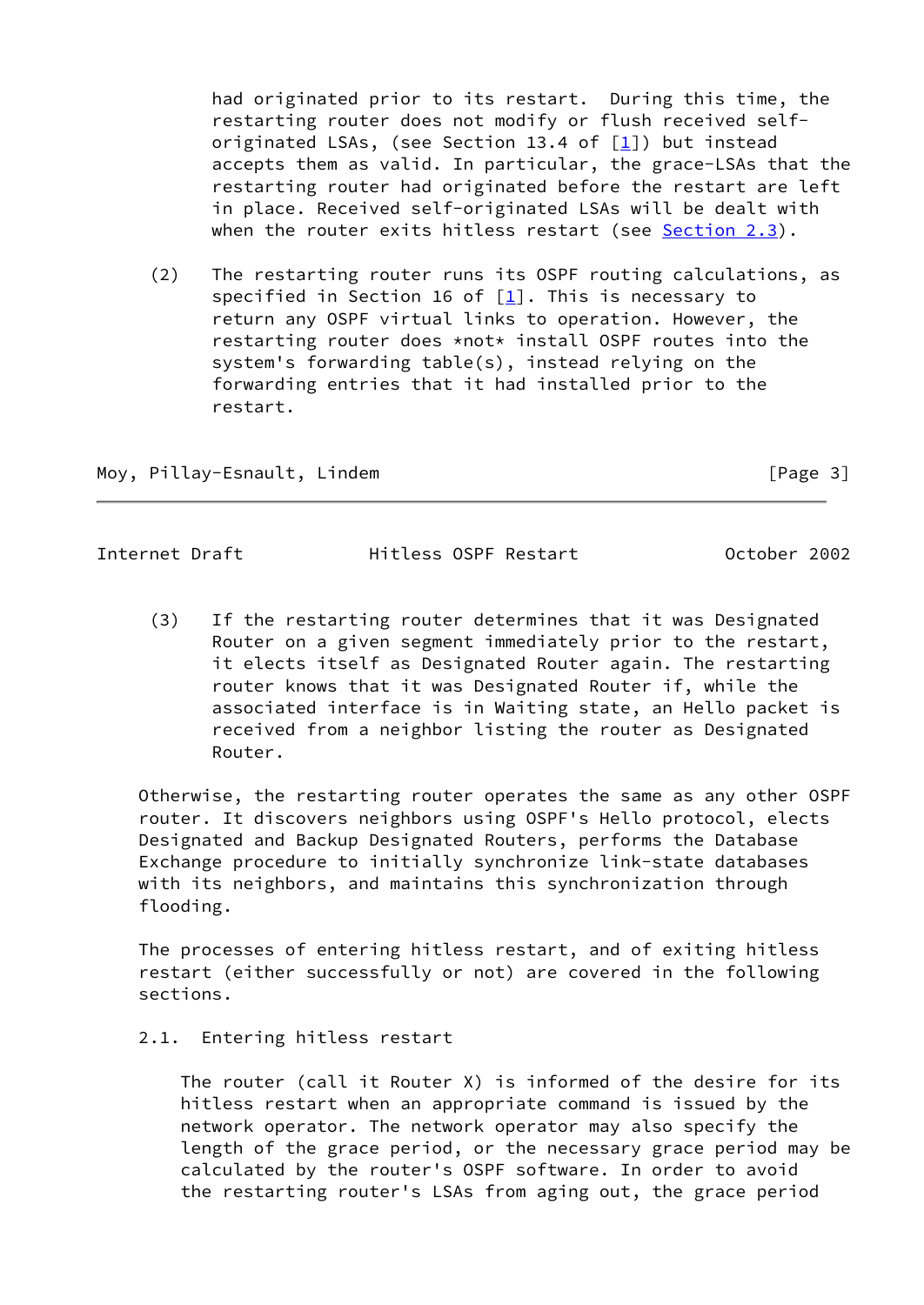should not exceed LSRefreshTime (1800 second) [[1\]](#page-10-3).

 In preparation for the hitless restart, Router X must perform the following actions before its software is restarted/reloaded. Note that common OSPF shutdown procedures are \*not\* performed, since we want the other OSPF routers to act as if Router X remains in continuous service. For example, Router X does not flush its locally originated LSAs, since we want them to remain in other routers' link-state databases throughout the restart period.

- (1) Router X must ensure that its forwarding table(s) is/are up-to-date and will remain in place across the restart.
- (2) The router may need to preserve the cryptographic sequence numbers being used on each interface in non-volatile storage. An alternative is to use the router's clock for cryptographic sequence number generation and ensure the clock is preserved across restarts (either on the same or redundant route processors). If neither of these can be guarenteed, it can take up to RouterDeadInterval seconds after the restart before adjacencies can be reestablished and this would force the grace period to be lengthened greatly.

Moy, Pillay-Esnault, Lindem **Example 20** [Page 4]

<span id="page-4-0"></span>Internet Draft Hitless OSPF Restart October 2002

 Router X then originates the grace-LSAs. These are link-local Opaque-LSAs (see [Appendix A\)](#page-11-0). Their LS Age field is set to  $0,$  and the requested grace period (in seconds) is inserted into the body of the grace-LSA. The precise contents of the grace-LSA are described in [Appendix A.](#page-11-0)

 A grace-LSA is originated for each of the router's OSPF interfaces. If Router X wants to ensure that its neighbors receive the grace-LSAs, it should retransmit the grace-LSAs until they are acknowledged (i.e, perform standard OSPF reliable flooding of the grace-LSAs). If one or more fully adjacent neighbors do not receive grace-LSAs, they will more than likely cause premature termination of the hitless restart procedure (see [Section 4\)](#page-9-0).

 After the grace-LSAs have been sent, the router should store the fact that it is performing hitless restart along with the length of the requested grace period in non-volatile storage. (Note to implementors: It may be easiest to simply store the absolute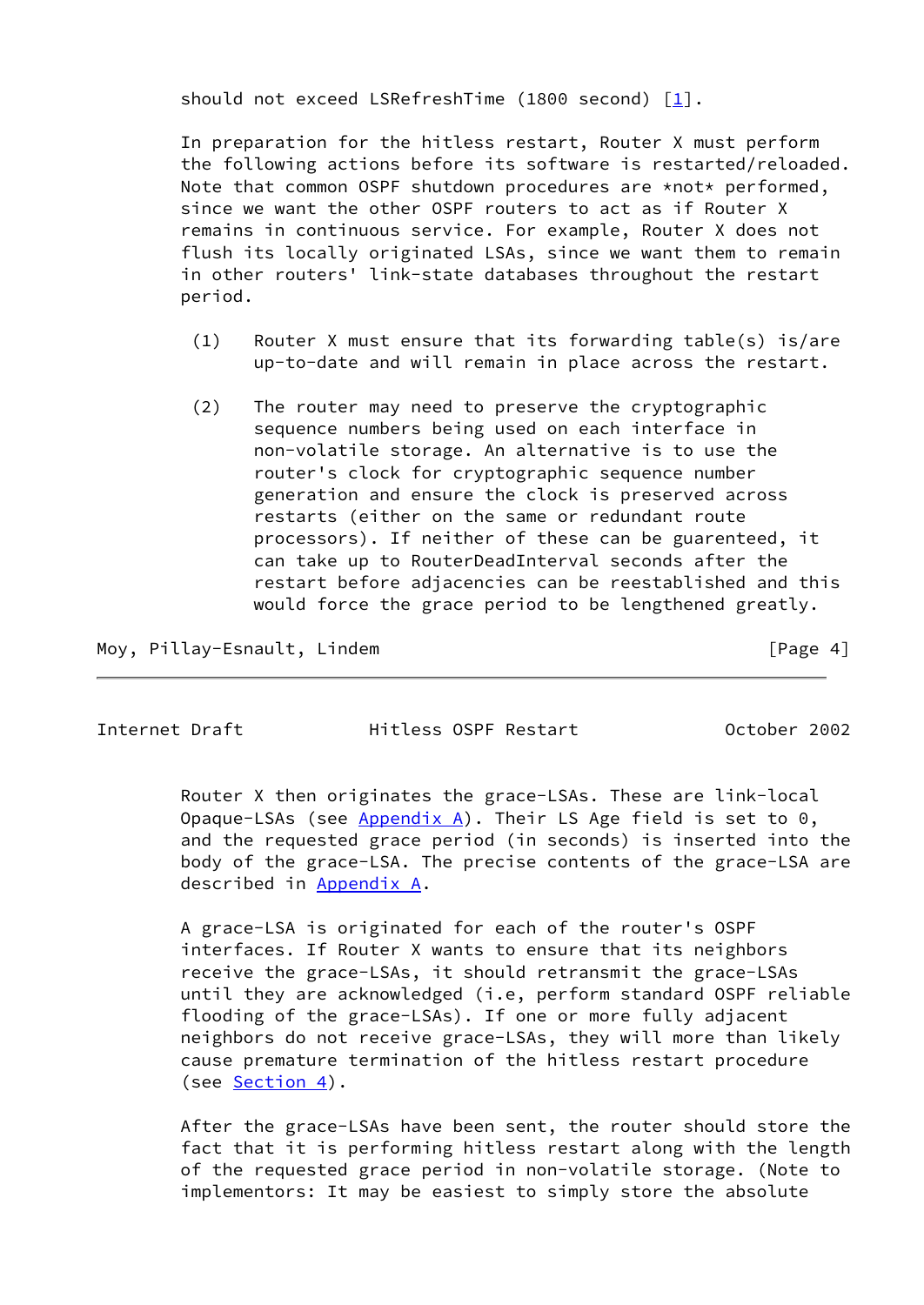time of the end of the grace period). The OSPF software should then be restarted/reloaded, and when the reloaded software starts executing the hitless restart modifications in [Section 2](#page-2-1) above are followed. (Note that prior to the restart, the router does not know whether its neighbors are going to cooperate as "helpers"; the mere reception of grace-LSAs does not imply acceptance of helper responsibilities. This memo assumes that the router would want to restart anyway, even if the restart is not going to be hitless).

2.2. When to exit hitless restart

 A Router X exits hitless restart when any of the following occurs:

- (1) Router X has reestablished all its adjacencies. Router X can determine this by examining the router-LSAs that it had last originated before the restart (called the "pre restart router-LSA"), and, on those segments where the router is Designated Router, the pre-restart network- LSAs. These LSAs will have been received from the helping neighbors, and need not have been stored in non-volatile storage across the restart. All previous adjacencies will be listed as type-1 and type 2 links in the router-LSA, and as neighbors in the body of the network-LSA.
- (2) Router X receives an LSA that is inconsistent with its pre-restart router-LSA. For example, X receives a router- LSA originated by router Y that does not contain a link

Moy, Pillay-Esnault, Lindem **Example 20** (Page 5)

<span id="page-5-0"></span>Internet Draft Hitless OSPF Restart October 2002

 to X, even though X's pre-start router-LSA did contain a link to Y. This indicates that either a) Y does not support hitless restart, b) Y never received the grace- LSA or c) Y has terminated its helper mode for some reason (Section 3.2).

(3) The grace period expires.

2.3. Actions on exiting hitless restart

 On exiting "hitless restart", the reloaded router reverts back to completely normal OSPF operation, reoriginating LSAs based on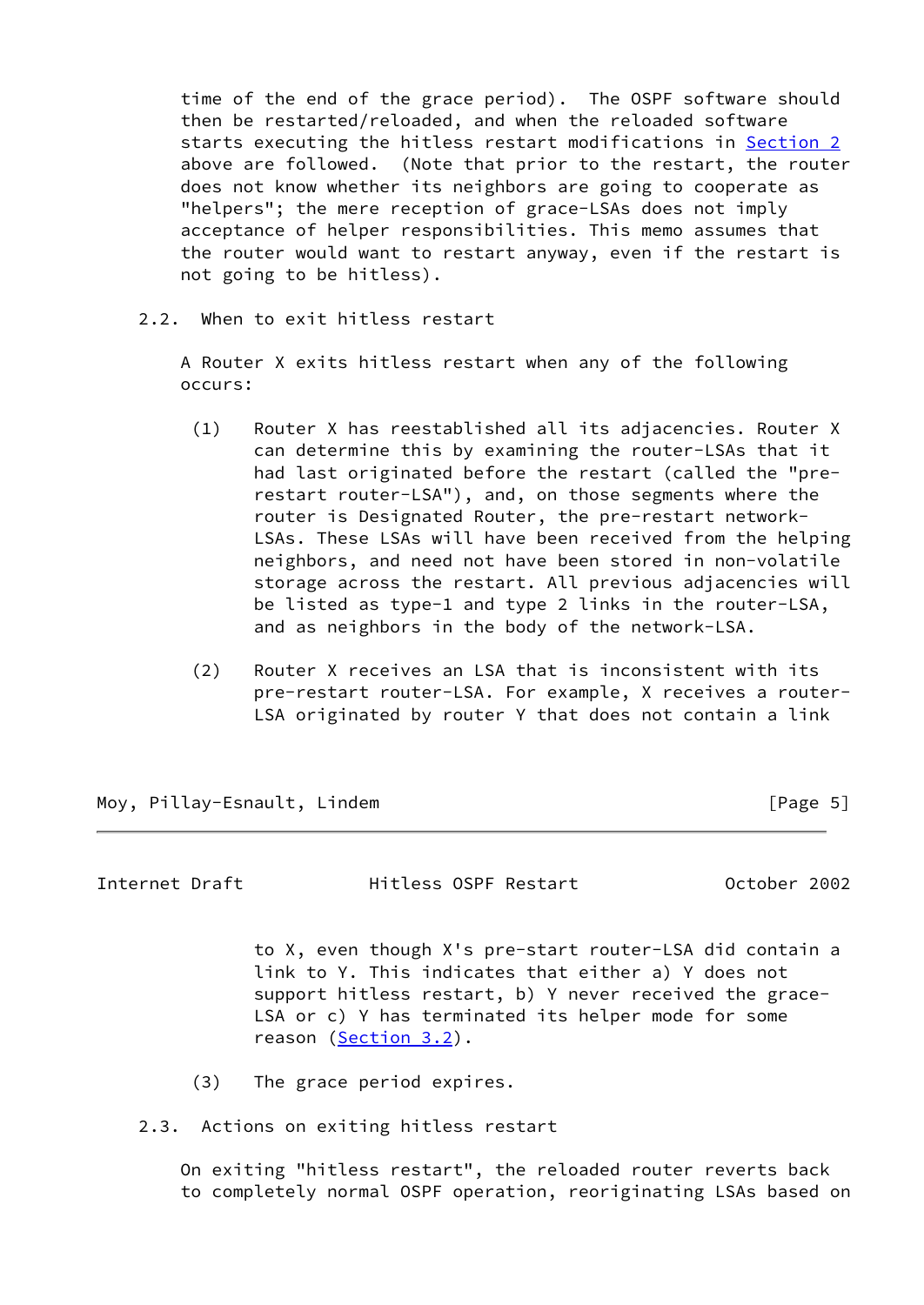the router's current state and updating its forwarding table(s) based on the current contents of the link-state database. In particular, the following actions should be performed when exiting, either successfully or unsuccessfully, hitless restart.

- (1) The router should reoriginate its router-LSAs for all attached areas, to make sure they have the correct contents.
- (2) The router should reoriginate network-LSAs on all segments where it is Designated Router.
- (3) The router reruns its OSPF routing calculations (Section 16 of  $[1]$  $[1]$ ), this time installing the results into the system forwarding table, and originating summary-LSAs, Type-7 LSAs and AS-external-LSAs as necessary.
- (4) Any remnant entries in the system forwarding table that were installed before the restart, but that are no longer valid, should be removed.
- (5) Any received self-originated LSAs that are no longer valid should be flushed.
- (6) Any grace-LSAs that the router had originated should be flushed.
- <span id="page-6-0"></span>[3](#page-6-0). Operation of helper neighbor

 The helper relationship is per network segment. As a "helper neighbor" on a segment S for a restarting router X, router Y has several duties. It monitors the network for topology changes, and as long as there are none, continues to its advertise its LSAs as if X had remained in continuous OSPF operation. This means that Y's LSAs continue to list an adjacency to X over network segment S, regardless of the adjacency's current synchronization state. This

Moy, Pillay-Esnault, Lindem [Page 6]

<span id="page-6-1"></span>Internet Draft Hitless OSPF Restart October 2002

 logic affects the contents of both router-LSAs and network-LSAs, and also depends on the type of network segment S (see Sections  $12.4.1.1$ through 12.4.1.5 and Section 12.4.2 of  $[1]$  $[1]$ ). When helping over a virtual link, the helper must also continue to set bit V in its router-LSA for the virtual link's transit area (Section 12.4.1 of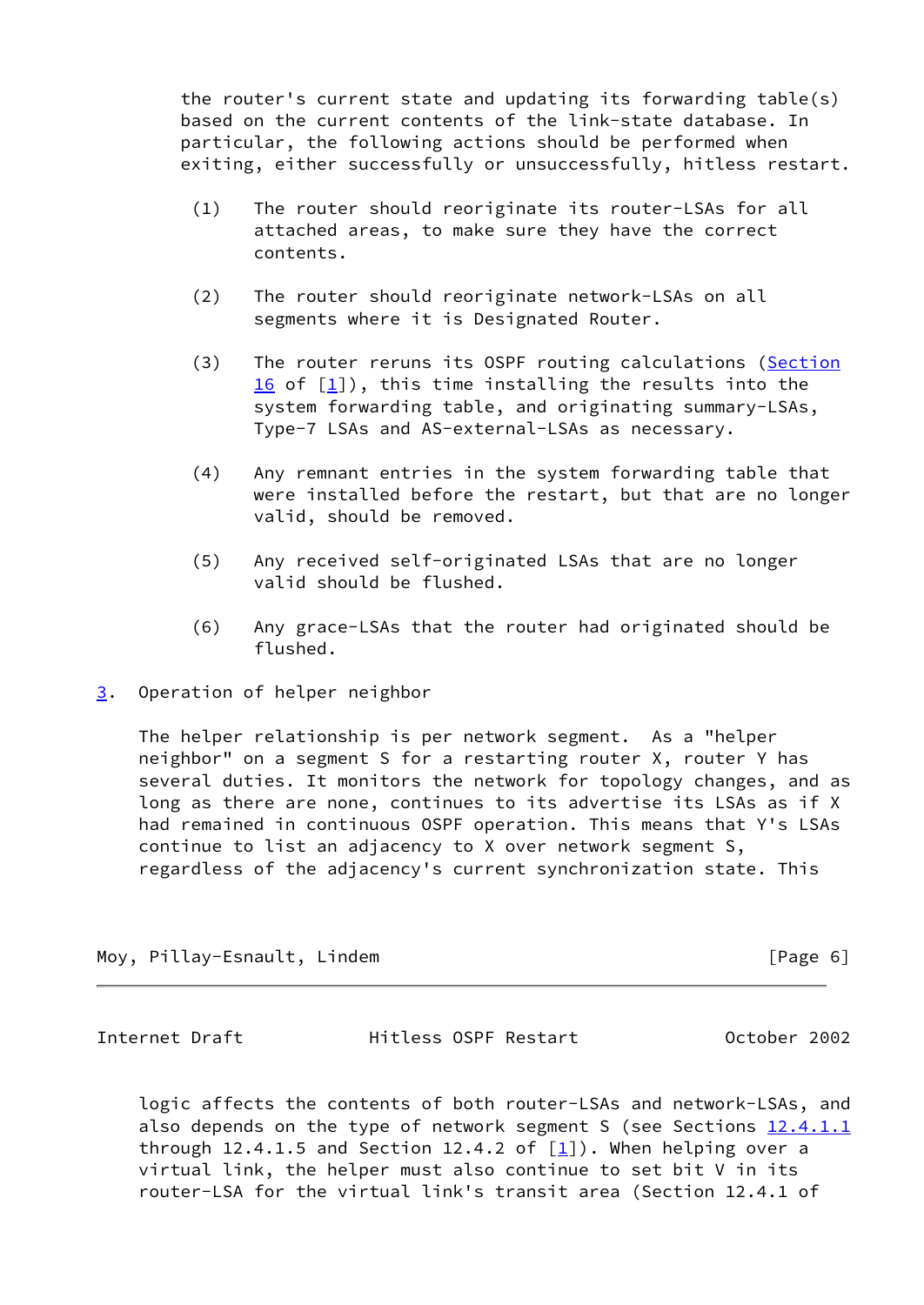$[1]$ ).

 Also, if X was the Designated Router on network segment S when the helping relationship began, Y maintains X as Designated router until the helping relationship is terminated.

## 3.1. Entering helper mode

When a router Y receives a grace-LSA from router X, it enters helper mode for X, on the associated network segment, as long as all the following checks pass:

- (1) Y currently has a full adjacency with X (neighbor state Full) over the associated network segment. On broadcast, NBMA and Point-to-MultiPoint segments, the neighbor relationship with X is identified by the IP interface address in the body of the grace-LSA (see  $Appendix A)$ . On all other segment types X is identified by the grace- LSA's Advertising Router field.
- (2) There have been no changes in content to the link-state database (LS types 1-5,7) since router X restarted. This is determined as follows. Router Y examines the link state retransmission list for X over the associated network segment. If there are any LSAs with LS types 1-5,7 on the list, then they all must be periodic refreshes. If there are instead LSAs on the list whose contents have changed (see Section 3.3 of  $[8]$  $[8]$ ), Y must refuse to enter helper mode.
- (3) The grace period has not yet expired. This means that the LS age of the grace-LSA is less than the grace period specified in the body of the grace-LSA (Appendix A).
- (4) Local policy allows Y to act as the helper for X. Examples of configured policies might be a) never act as helper, b) never allow the grace period to exceed a Time T, c) only help on software reloads/upgrades, or d) never act as a helper for certain specific routers (specified by OSPF Router ID).

 There is one exception to the above requirements. If Y was already helping X on the associated network segment, the new

Moy, Pillay-Esnault, Lindem and the control of the control of the control of the control of the control of the control of the control of the control of the control of the control of the control of the control of the contro

<span id="page-7-0"></span>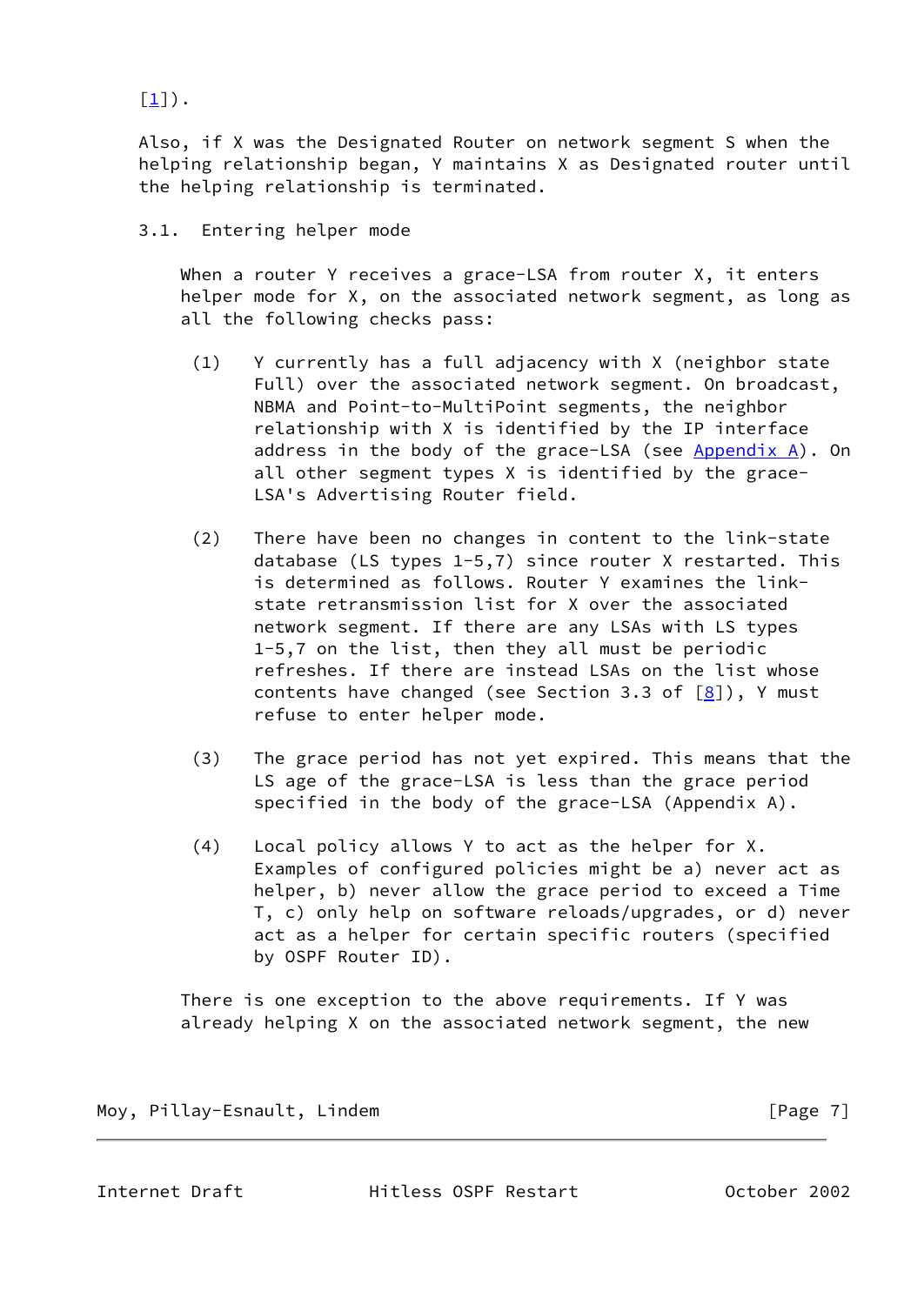grace-LSA should be accepted and the grace period should be updated accordingly.

 Note that Router Y may be helping X on some network segments, and not on others. However, that circumstance will probably lead to the premature termination of X's hitless restart, as Y will not continue to advertise adjacencies on the segments where it is not helping (see Section 2.2).

 Alternately, Router Y may choose to enter enter helper mode when a grace LSA is received and the above checks pass for all adjacencies with Router X. This implemenation alternative of aggregating the adjacencies with respect to helper mode is compatible with implementations considering each adjacency independently.

 A single router is allowed to simultaneously serve as a helper for multiple restarting neighbors.

3.2. Exiting helper mode

 Router Y ceases to perform the helper function for its neighbor Router X on a given segment when one of the following events occurs.

- (1) The grace-LSA originated by X on the segment is flushed. This is the successful termination of hitless restart.
- (2) The grace-LSA's grace period expires.
- (3) A change in link-state database contents indicates a network topology change, which forces termination of a hitless restart. Specifically, if router Y installs a new LSA in its database with LS types 1-5,7 and having the following two properties, it should cease helping X. The two properties of the LSA are a) the contents of the LSA have changed; this includes LSAs with no previous link-state database instance and the flushing of LSAs from the database, but excludes periodic LSA refreshes (see Section 3.3 of  $[8]$  $[8]$ ), and b) the LSA would have been flooded to X, had Y and X been fully adjacent. As an example of the second property, if Y installs a changed AS-external-LSA, it should not terminate a helping relationship with a neighbor belonging to a stub area, as that neighbor would not see the AS-external-LSA in any case. An implementation MAY provide a configuration option to disable link-state database options from terminating hitless restart. Such an option will, however, increase the risk of routing loops and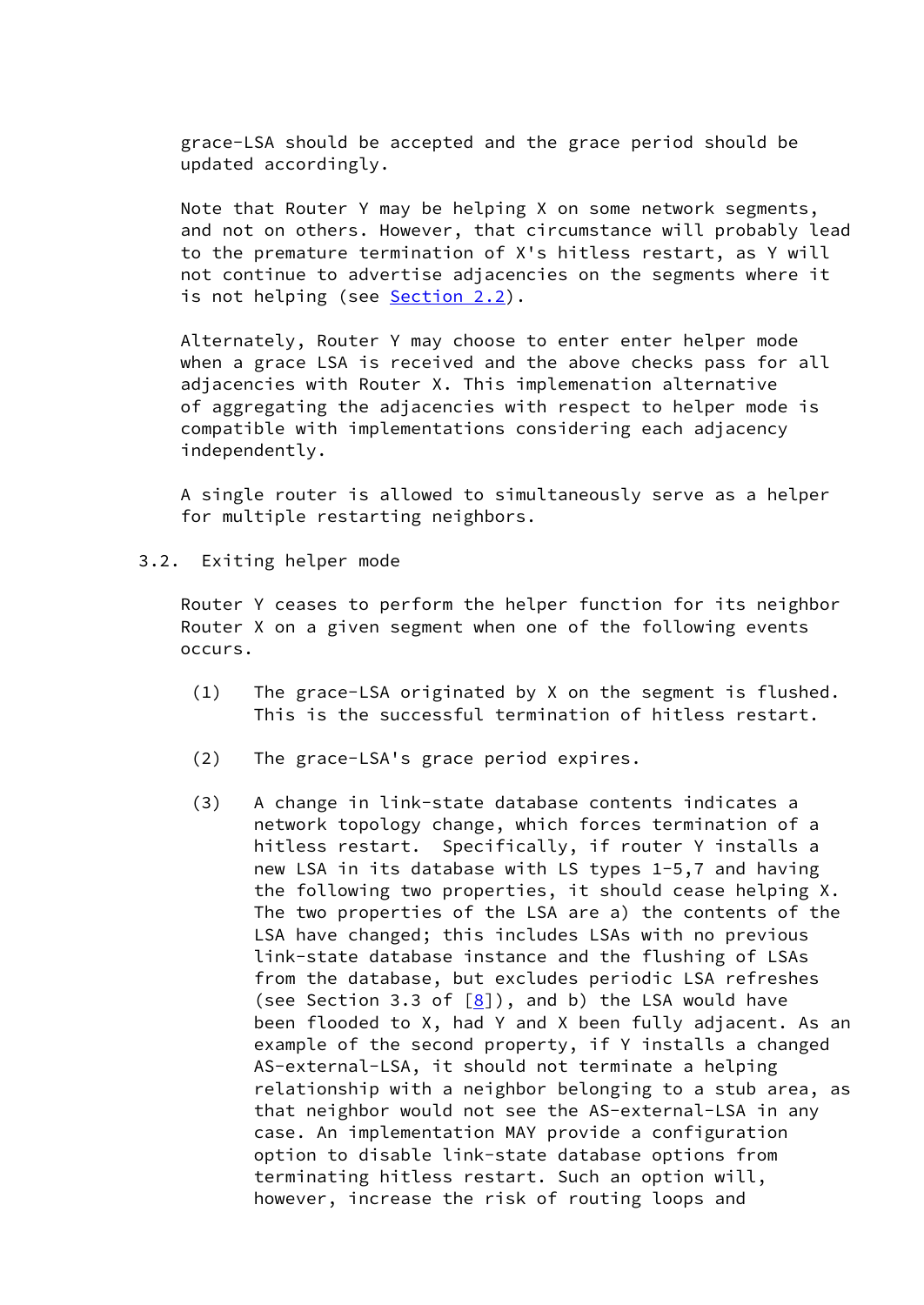<span id="page-9-1"></span>Internet Draft Hitless OSPF Restart October 2002

 When Router Y exits helper mode for X on a given network segment, it reoriginates its LSAs based on the current state of its adjacency to Router X over the segment. In detail, Y takes the following actions: (a) Y recalculates the Designated Router for the segment, (b) Y reoriginates its router-LSA for the segment's OSPF area, (c) if Y is Designated Router for the segment, it reoriginates the network-LSA for the segment and (d) if the segment was a virtual link, Y reoriginates its router-LSA for the virtual link's transit area.

 If Router Y aggregated adjacencies with Router X when entering helper mode (as described in section 3.1), it must also exit helper mode for all adjacencies with Router X when any one of the exit events occurs for of adjacency with Router X.

<span id="page-9-0"></span>[4](#page-9-0). Backward compatibility

 Backward-compatibility with unmodified OSPF routers is an automatic consequence of the functionality documented above. If one or more neighbors of a router requesting hitless restart are unmodified, or if they do not received the grace-LSA, the hitless restart converts to a normal OSPF restart.

 The unmodified routers will start routing around the restarted router X as it performs initial database synchronization, by reissuing their LSAs with links to X omitted. These LSAs will be interpreted by helper neighbors as a topology change, and by X as an LSA inconsistency, in either case reverting to normal OSPF operation.

<span id="page-9-2"></span>[5](#page-9-2). Unplanned outages

 The hitless restart mechanisms in this memo can be used for unplanned outages. (Examples of unplanned outages include the crash of a router's control software, an unexpected switchover to a redundant control processor, etc). However, implementors and network operators should note that attempting hitless restart from an unplanned outage may not be a good idea, owing to the router's inability to properly prepare for the restart (see  $Section 2.1$ ). In particular, it seems unlikely that a router could guarantee the sanity of its forwarding table(s) across an unplanned restart. In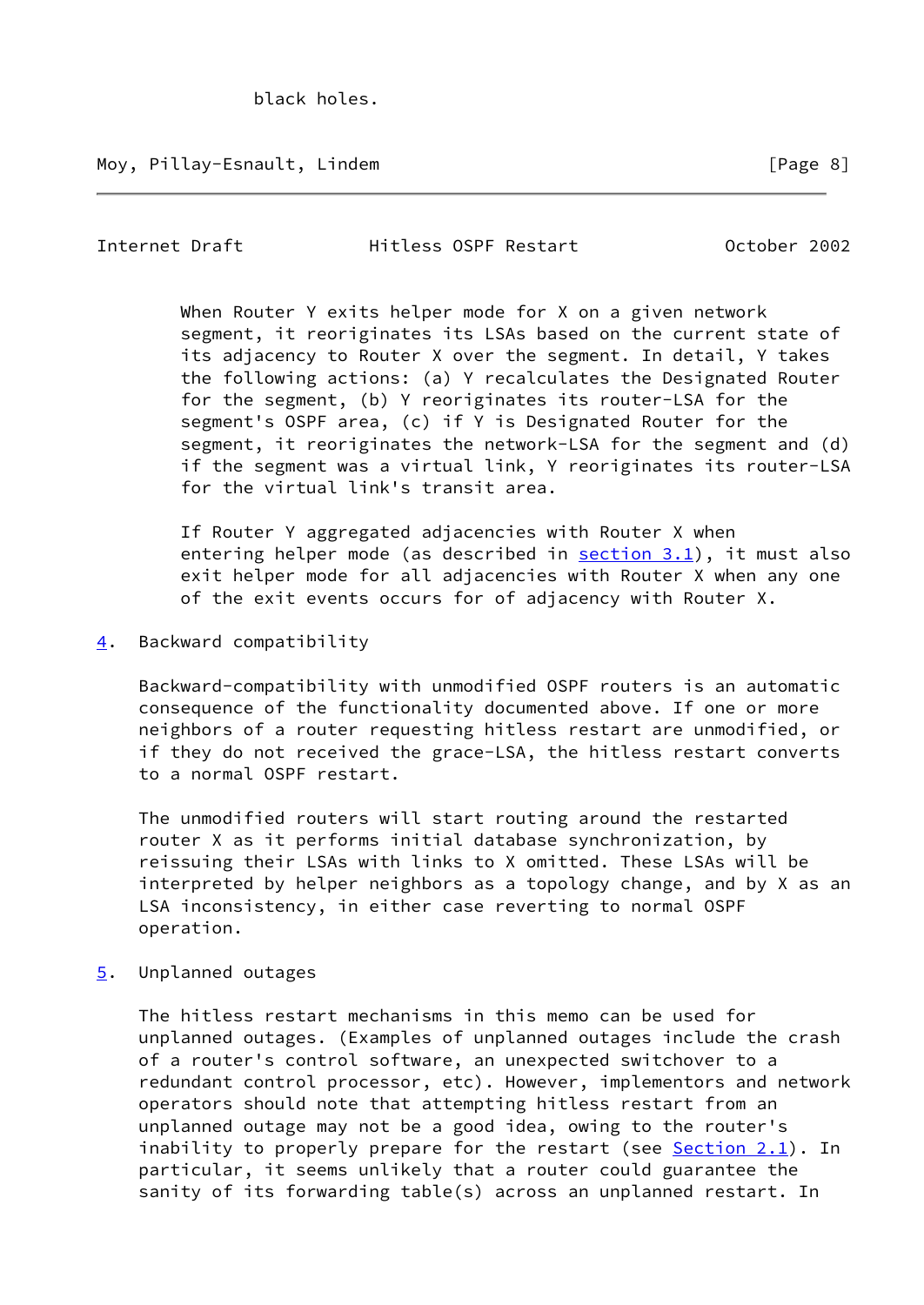any event, implementors providing the option to recover hitlessly from unplanned outages must allow a network operator to turn the option off.

 In contrast to the procedure for planned restart/reloads that was described in Section 2.1, a router attempting hitless restart after an unplanned outage must originate grace-LSAs \*after\* its control software resumes operation. The following points must be observed during this grace-LSA origination.

Moy, Pillay-Esnault, Lindem **Example 20** 1 20 20 21 22 23 24 25 26 27 28 29 20 21 22 23 23 24 25 26 27 27 28 29 2

<span id="page-10-1"></span>Internet Draft Hitless OSPF Restart October 2002

- o The grace-LSAs must be originated and sent \*before\* the restarted router sends any OSPF Hello Packets. On broadcast networks, this LSA must be flooded to the AllSPFRouters multicast address (224.0.0.5) since the restarting router is not aware of its previous DR state.
- o The grace-LSAs are encapsulated in Link State Update Packets and sent out all interfaces, even though the restarted router has no adjacencies and no knowledge of previous adjacencies.
- o To improve the probability that grace-LSAs be delivered, an implementation may send them a number of times (see for example the Robustness Variable in [\[8](#page-11-2)]).
- o The restart reason in the grace-LSAs must be set to unknown(0). This enables the neighbors to decide whether they want to help the router through an unplanned restart.
- <span id="page-10-0"></span>[6](#page-10-0). Interaction with Traffic Engineering

The operation of the Traffic Engineering Extensions to OSPF  $[4]$ during OSPF Hitless Restart is specified in  $[6]$ .

<span id="page-10-2"></span>[7](#page-10-2). Possible Future Work

 Devise a less conservative algorithm for graceful restart helper termination that provides a comparable level of black hole and routing loop avoidance.

Normative References

<span id="page-10-3"></span>[1] Moy, J., "OSPF Version 2", [RFC 2328](https://datatracker.ietf.org/doc/pdf/rfc2328), April 1998.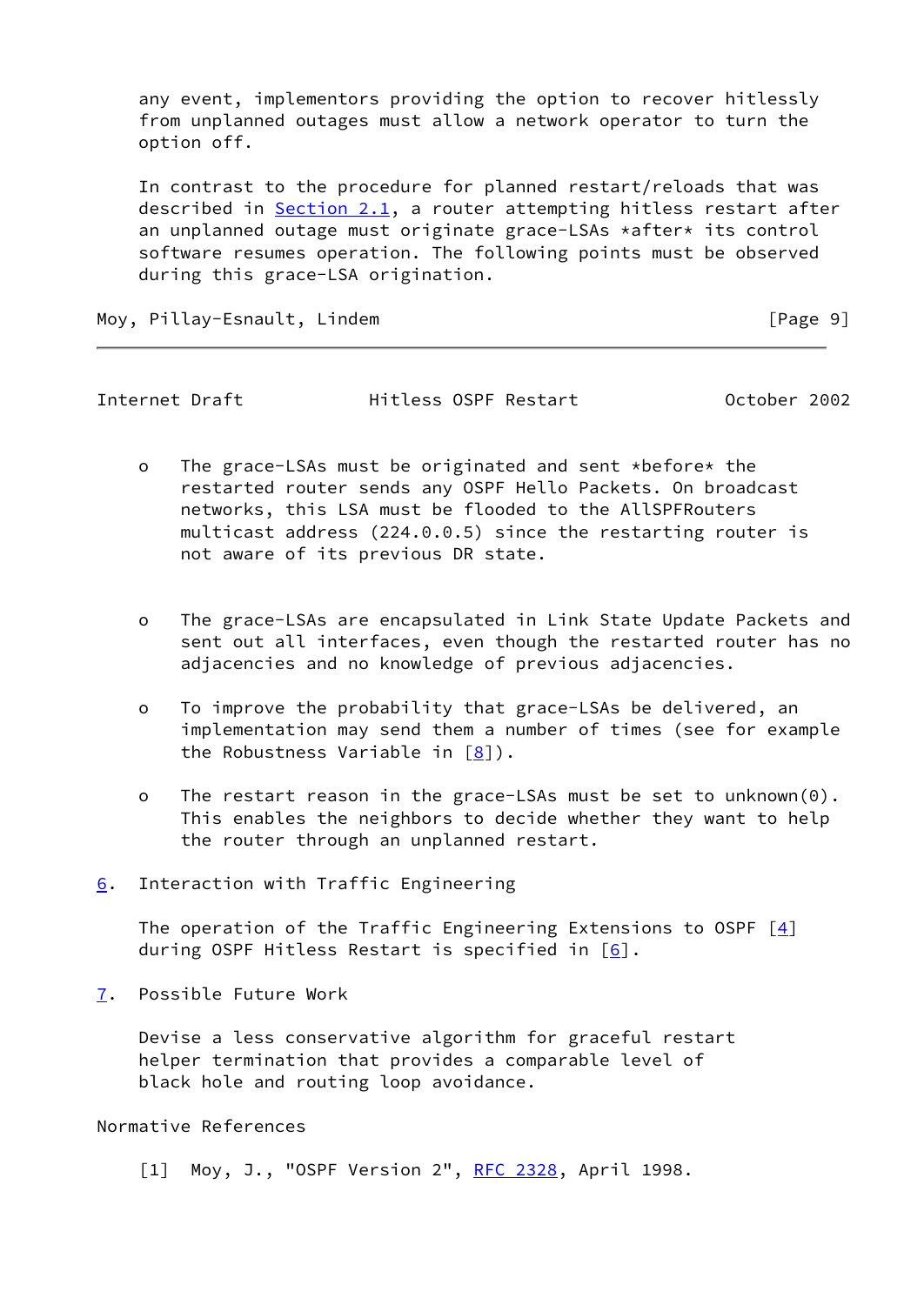<span id="page-11-5"></span>[2] Coltun, R., "The OSPF Opaque LSA Option", [RFC 2370](https://datatracker.ietf.org/doc/pdf/rfc2370), July 1998.

Informative References

- <span id="page-11-7"></span> [3] Murphy, S., M. Badger and B. Wellington, "OSPF with Digital Signatures", [RFC 2154,](https://datatracker.ietf.org/doc/pdf/rfc2154) June 1997.
- <span id="page-11-3"></span> [4] Katz, D., D. Yeung and K. Kompella, "Traffic Engineering Extensions to OSPF", work in progress.
- [5] Coltun, R., V. Fuller and P. Murphy, "The OSPF NSSA Option", work in progress.
- <span id="page-11-4"></span> [6] Kompella, K., et. al., "Routing Extensions in Support of Generalized MPLS", work in progress.

Moy, Pillay-Esnault, Lindem **Example 2018** [Page 10]

<span id="page-11-1"></span>Internet Draft Hitless OSPF Restart October 2002

- <span id="page-11-6"></span>[7] Moy, J., "Extending OSPF to Support Demand Circuits", [RFC](https://datatracker.ietf.org/doc/pdf/rfc1793) [1793](https://datatracker.ietf.org/doc/pdf/rfc1793), April 1995.
- <span id="page-11-2"></span> [8] Fenner, W., "Internet Group Membership Protocol, Version 2", [RFC 2236](https://datatracker.ietf.org/doc/pdf/rfc2236), November 1997.
- <span id="page-11-0"></span>[A](#page-11-0). Grace-LSA format

 The grace-LSA is a link-local scoped Opaque-LSA [\[2\]](#page-11-5) having Opaque Type of 3 and Opaque ID equal to 0. Grace-LSAs are originated by a router that wishes to execute a hitless restart of its OSPF software. A grace-LSA requests that the router's neighbors aid it in its hitless restart by continuing to advertise the router as fully adjacent during a specified grace period.

 Each grace-LSA has LS age field set to 0 when the LSA is first originated; the current value of LS age then indicates how long ago the restarting router made its request. The body of the LSA is TLV encoded. The TLV-encoded information includes the length of the grace period, the reason for the hitless restart and, when the grace-LSA is associated with a broadcast, NBMA or Point-to- MultiPoint network segment, the IP interface address of the restarting router.

 $0$  1 2 3 0 1 2 3 4 5 6 7 8 9 0 1 2 3 4 5 6 7 8 9 0 1 2 3 4 5 6 7 8 9 0 1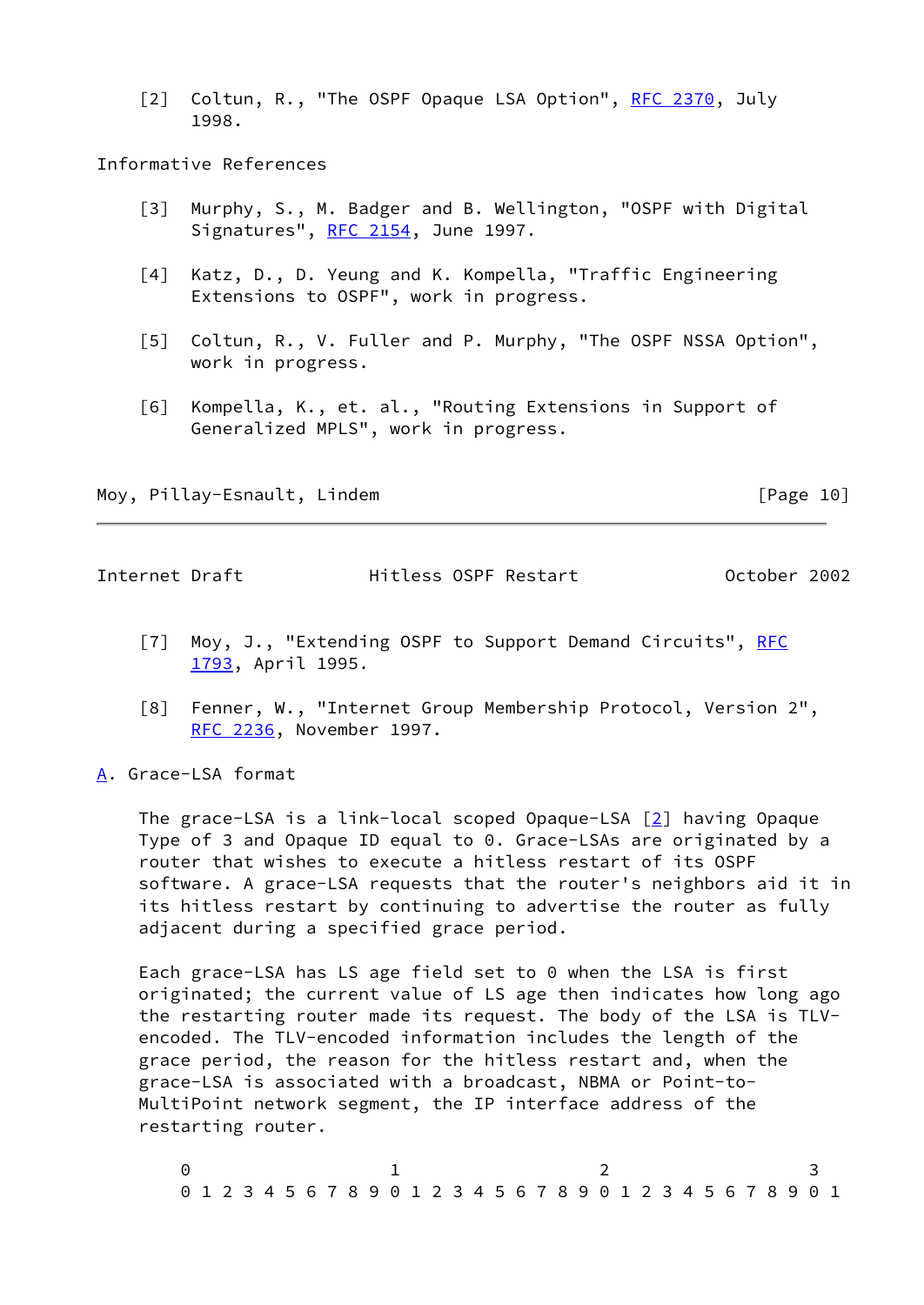

 The format of the TLVs within the body of a grace-LSA is the same as the TLV format used by the Traffic Engineering Extensions to OSPF [\[4\]](#page-11-3). The TLV header consists of a 16-bit Type field and a 16-bit length field, and is followed by zero or more bytes of value. The length field indicates the length of the value portion in bytes. The value portion is padded to four-octet alignment, but the padding is not included in the length field. For example, a one byte value would have the length field set to 1, and three bytes of padding would be added to the end of the value portion of the TLV.

Moy, Pillay-Esnault, Lindem **Example 20** [Page 11]

Internet Draft Hitless OSPF Restart October 2002

 The following is the list of TLVs that can appear in the body of a grace-LSA.

- o Grace Period (Type=1, length=4). The number of seconds that the router's neighbors should continue to advertise the router as fully adjacent, regardless of the the state of database synchronization between the router and its neighbors. Since this time period began when grace-LSA's LS age was equal to 0, the grace period terminates when either a) the LS age of the grace- LSA exceeds the value of Grace Period or b) the grace-LSA is flushed. See Section 3.2 for other conditions which terminate the grace period. This TLV must always appear in a grace-LSA.
- o Hitless restart reason (Type=2, length=1). Encodes the reason for the router restart, as one of the following: 0 (unknown), 1 (software restart), 2 (software reload/upgrade) or 3 (switch to redundant control processor). This TLV must always appear in a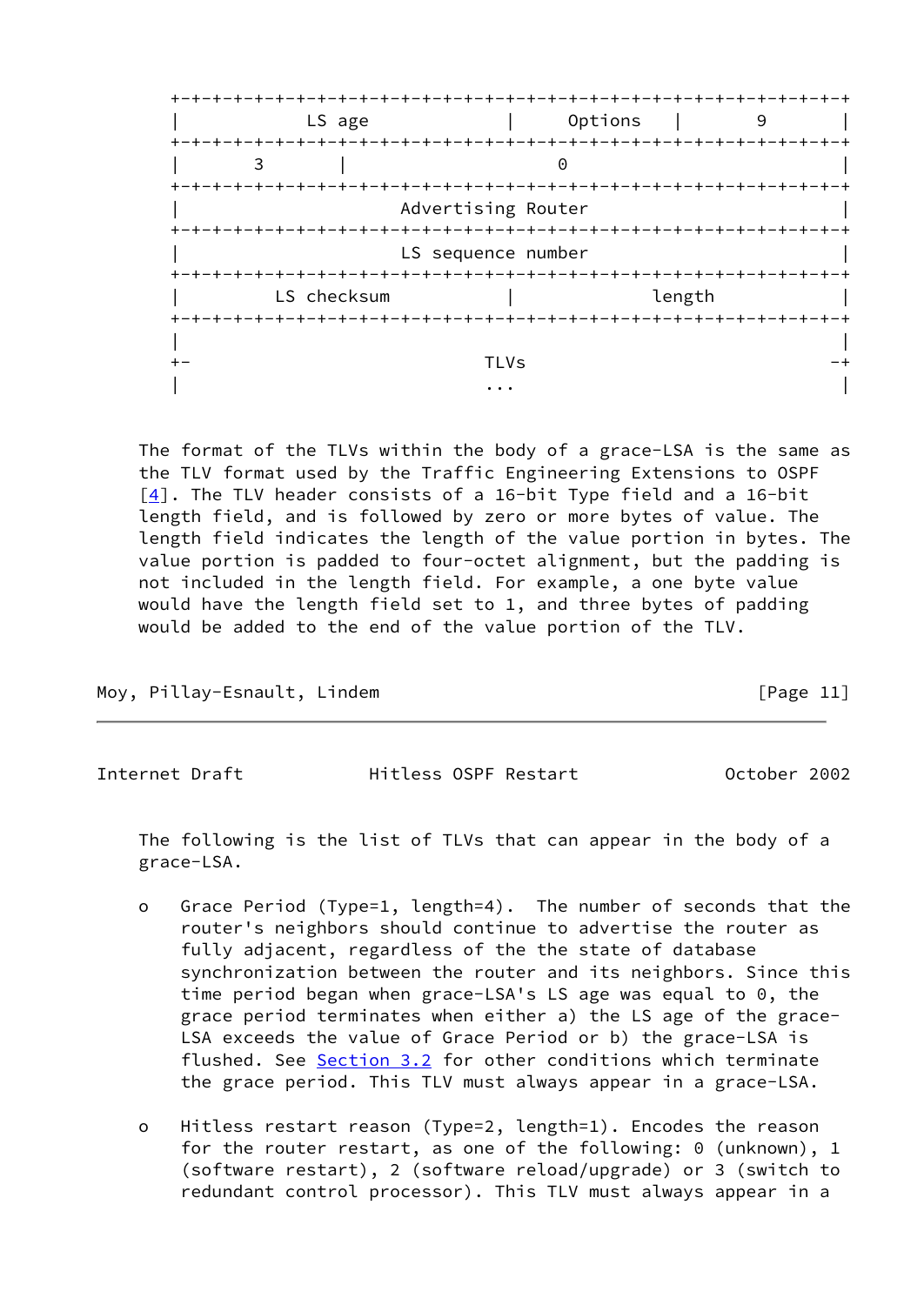grace-LSA.

 o IP interface address (Type=3, length=4). The router's IP interface address on the subnet associated with the grace-LSA. Required on broadcast, NBMA and Point-to-MultiPoint segments, where the helper uses the IP interface address to identify the restarting router (see Section 3.1).

 DoNotAge is never set in a grace-LSA, even if the grace-LSA is flooded over a demand circuit  $[7]$  $[7]$ . This is because the grace-LSA's LS age field is used to calculate the extent of the grace period.

 Grace-LSAs have link-local scope because they only need to be seen by the router's direct neighbors.

|  |  | Moy, Pillay-Esnault, Lindem |  |
|--|--|-----------------------------|--|
|--|--|-----------------------------|--|

 $[Page 12]$ 

<span id="page-13-1"></span><span id="page-13-0"></span>

| Internet Draft |                                                                                                                                                                                                                                            | Hitless OSPF Restart |  | October 2002 |  |
|----------------|--------------------------------------------------------------------------------------------------------------------------------------------------------------------------------------------------------------------------------------------|----------------------|--|--------------|--|
|                | <b>B.</b> Change Log (To be removed prior to publication)                                                                                                                                                                                  |                      |  |              |  |
|                | Changes from 02 to 03 version:                                                                                                                                                                                                             |                      |  |              |  |
|                | 1. Add Padma Pillay-Esnault and Acee Lindem as authors to help<br>finish up the draft.                                                                                                                                                     |                      |  |              |  |
|                | Changes from 03 to 04 version:                                                                                                                                                                                                             |                      |  |              |  |
|                | 1. Add change log (Appendix B).<br>2. Document that the grace period is restricted to<br>LSRefreshTime (Section 2.1).<br>3. Document an alternative to saving cryptographic sequence<br>numbers in non-volatile storage ( $Section 2.1$ ). |                      |  |              |  |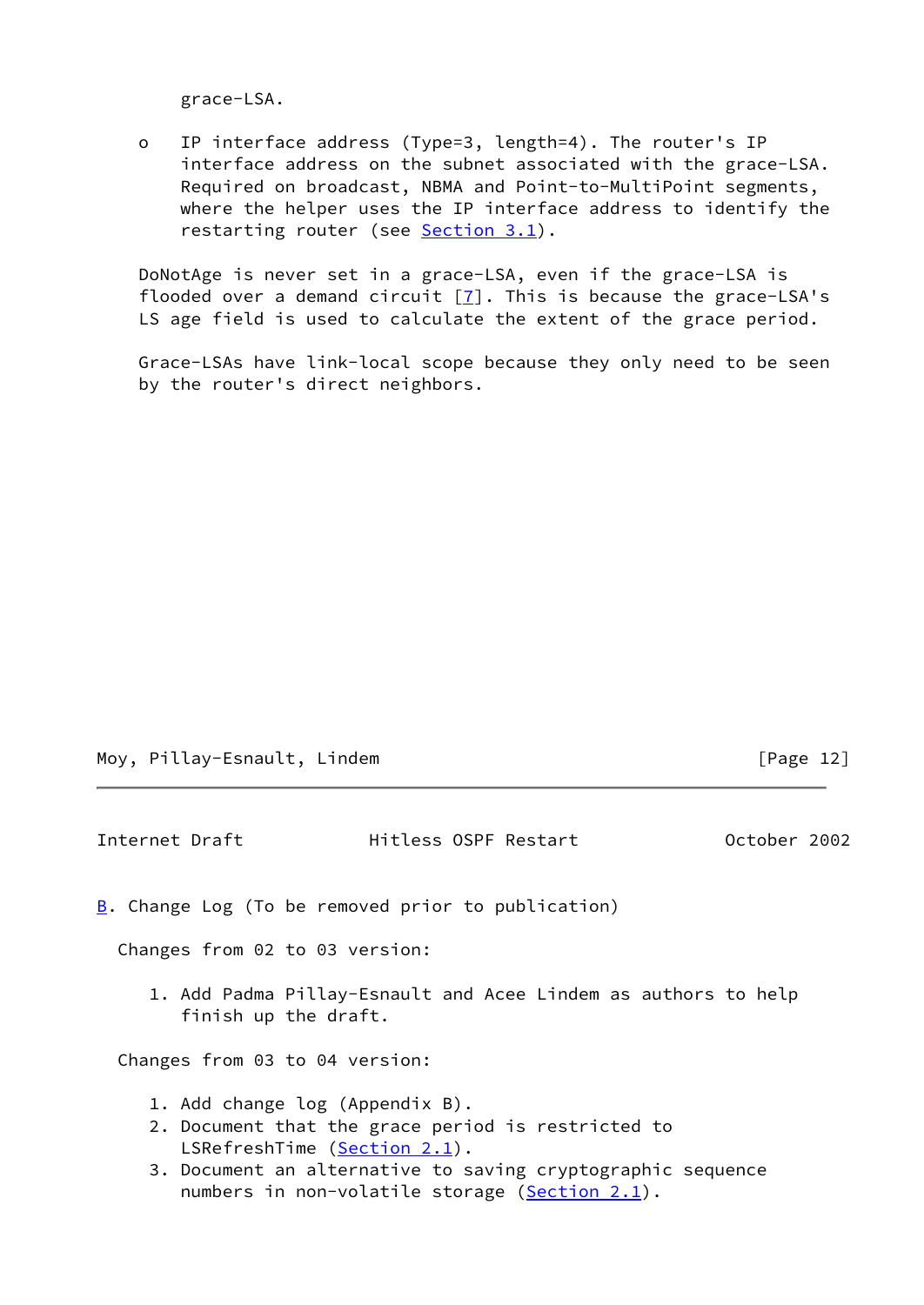- 4. Document that an implementation may aggregate multiple adjacencies with a restarting router when entering or exiting helper mode (Section 3.1 and 3.2).
- 5. Document that an implementation may disable graceful restart helper termination when the link-state database changes (Section 3.2).
- 6. In the case of an unplanned restart, document that grace LSAs should be flooded to AllSPFRouters on broadcast networks [\(Section 5](#page-9-2)).
- 7. Remove MOSPF from future work. Add Vishwas's suggested technique for less conservative helper mode termination as possible future work ([Section 7\)](#page-10-2).
- 8. Change references and citations to meet prevailing IETF standards.

Moy, Pillay-Esnault, Lindem [Page 13]

<span id="page-14-0"></span>Internet Draft Hitless OSPF Restart October 2002

Security Considerations

 One of the ways to attack a link-state protocol such as OSPF is to inject false LSAs into, or corrupt existing LSAs in, the link-state database. Injecting a false grace-LSA would allow an attacker to spoof a router that, in reality, has been withdrawn from service. The standard way to prevent such corruption of the link-state database is to secure OSPF protocol exchanges using the Cryptographic authentication specified in  $[1]$  $[1]$ . An even stronger way of securing link-state database contents has been proposed in  $\lceil 3 \rceil$ .

Authors' Addresses

 J. Moy Sycamore Networks, Inc. 150 Apollo Drive Chelmsford, MA 01824 Phone: (978) 367-2505 Fax: (978) 256-4203 email: jmoy@sycamorenet.com

 Padma Pillay-Esnault Juniper Networks 1194 N, Mathilda Avenue Sunnyvale, CA 94089-1206 Email: padma@juniper.net

Acee Lindem